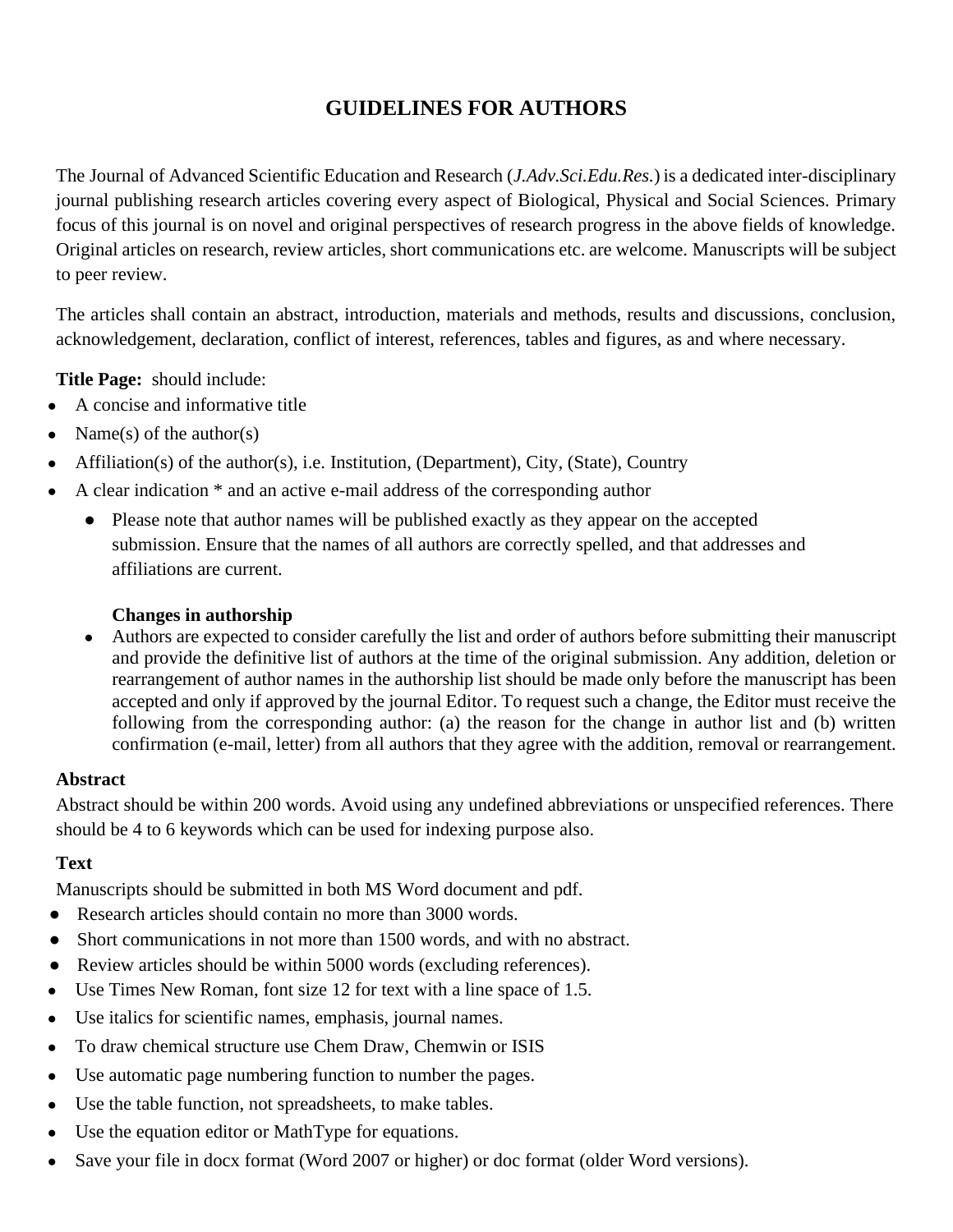### **Headings:**

Up to three levels of displayed headings.

### **Abbreviations:**

Abbreviations / acronyms should be defined at first mention and used consistently thereafter.

### **Figure Numbering:**

- All figures are to be numbered using Arabic numerals like Figure/ Fig. 5
- Figures should always be cited in text in consecutive numerical order.

## **Figure Captions:**

- Files for the text and for the figures should be separate.
- Each figure should have a concise caption describing the figure. Include the captions in the text file of the manuscript, not in the figure file.
- Figure captions begin with the term Fig. in bold type, followed by the figure number, also in bold type. Example **Fig.2 ---------------**
- Identify previously published material by giving the original source in the form of a reference citation at the end of the figure caption, within parenthesis.

# **Acknowledgments**

Not exceeding 200 words, of people, grants, funds, etc. Names of funding organizations should be written in full and with funding number.

## **References**

Citations - Cite references in the text by name and year in parentheses. Some examples:

- ..... the true species richness for the assemblages sampled (Senthilkumar, 2003).
- .... Identification, nomenclature, and geographic distributions of collected butterflies followed Arora and Mondal (1981).
- ....... which are known to be very good nectar food for many butterfly species (Saikia et al., 2009).
- ...... similar patterns of species abundance and richness were reported from the western ghats and western coast of India (Kunte, 1997; Eswaran and Pramod, 2005; Padhye et al., 2006; Krishnakumar et al., 2007; Raut and Pendharkar, 2010),

# **Reference list**

The list of references should only include works that are cited in the text and that have been published or accepted for publication. Personal communications and unpublished works should only be mentioned in the text. Reference list entries should be alphabetized by the last names of the first author of each work.

# ● **Journal article**

Agarwala, B. K., Roy Choudhury, S., Roy Chaudhury, P. 2010. Species richness and diversity of butterflies in urban and natural locations of north-east India. *Entomon,* 35: 87– 91. (Surname Full and (,) then Name (.) like Sardar, S. and Mukherjee, A.)

# ● **Article by DOI**

Suleiman, C., O'Connell, D.C. and Kowal, S., 2002. "If you and I, if we, in this later day, lose that sacred fire...": Perspective in Political Interviews. *Journal of Psycholinguistic Research*, *31*(3), pp.269- 287. <https://doi.org/10.1023/A:1015592129296>

● **Book**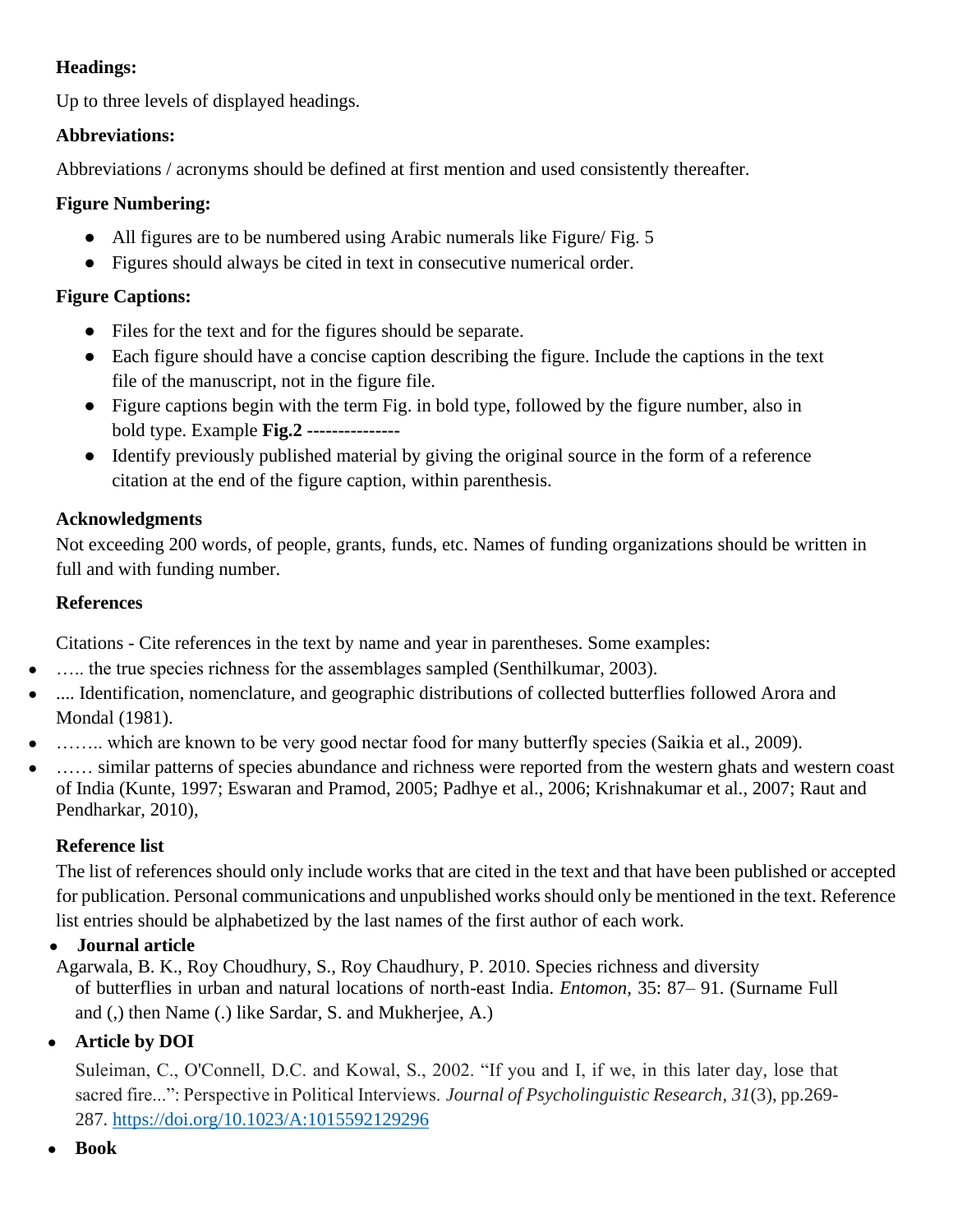Alfred, J. R. B., Das, A. K., Sanyal, A. K., 2002. Ecosystems of India. *ENVIS*- Zoological Survey of India.

### **Book Chapters**

Roy Choudhury, S., Ray Choudhury, P., Agarwala, B. K., 2011. Butterflies of Trishna wildlife sanctuary of north-east India with a note on their diversity and seasonality. In: *Proceedings of National Conference on water, energy and biodiversity with special reference to North-East region.* pp. 261–265. Excel India Publishers.

### **Online document**

Frisch, Mathias. 2007. Does a low-entropy constraint prevent us from influencing the past? *Phil. Sci. archive*. http://philsci-archive.pitt.edu/archive/00003390. Accessed 26 June 2007.

### *Journal names and book titles should be italicized.*

#### **Declaration to be submitted**

"This is to declare that this article / review work is developed by me / us, based on my / our personal study and / or research or, on primary / secondary published data and that I / We have duly acknowledged the use of all such previously published data in preparation of this report in a conventional manner and it is free from plagiarism. Further, I / We declare that this report has not previously been submitted for assessment / publication in any other journal." – First Author

**Authors Contribution:** Contribution of each author in construction of the article is to be mentioned.

**Consent of authors:** Consent of each author towards publication of the article is to be submitted separately along with the manuscript in the following format –

### **Declaration of Consent**

"This is to declare that I have full consent in publishing the article entitled **'…………………………'** along with ………………. and …………………….. as co-authors. I do not have any conflict of interest in publication of the said article." – Author

### **Conflict of Interest**

All authors must disclose any financial and personal relationships with other people or organizations that could inappropriately influence (bias) their work. Examples of potential conflicts of interest include employment, consultancies, stock ownership, honoraria, paid expert testimony, patent applications/registrations, and grants or other funding. This statement will be published within the article if accepted. The authors can also submit a declaration regarding no conflict of interest.

**Foot notes**: It should be labelled either in alphabetically or numerically and it should be placed at the bottom of respective page.

### **Plagiarism prior publishing:**

Journals will judge any case of plagiarism on its limits. If plagiarism is detected in any stage of article process before or after acceptance, authors will be asked to rewrite the content or to cite the references from where the content has been taken. If more than 30% of the paper is plagiarized- the article may be rejected and returned to the authors.

### **Submission of articles/manuscripts:**

An article drawn on the above guidelines is to be submitted online by the corresponding author to [jaser@rkmvccrahara.ac.in](mailto:jaser@rkmvccrahara.ac.in) along with a forwarding letter addressed to the Editor-in-Chief of the Journal. Both word doc. and pdf. are to be submitted. An acknowledgement email will be sent to the corresponding author following successful submission of the article in *J.Adv.Sci.Edu.Res.*